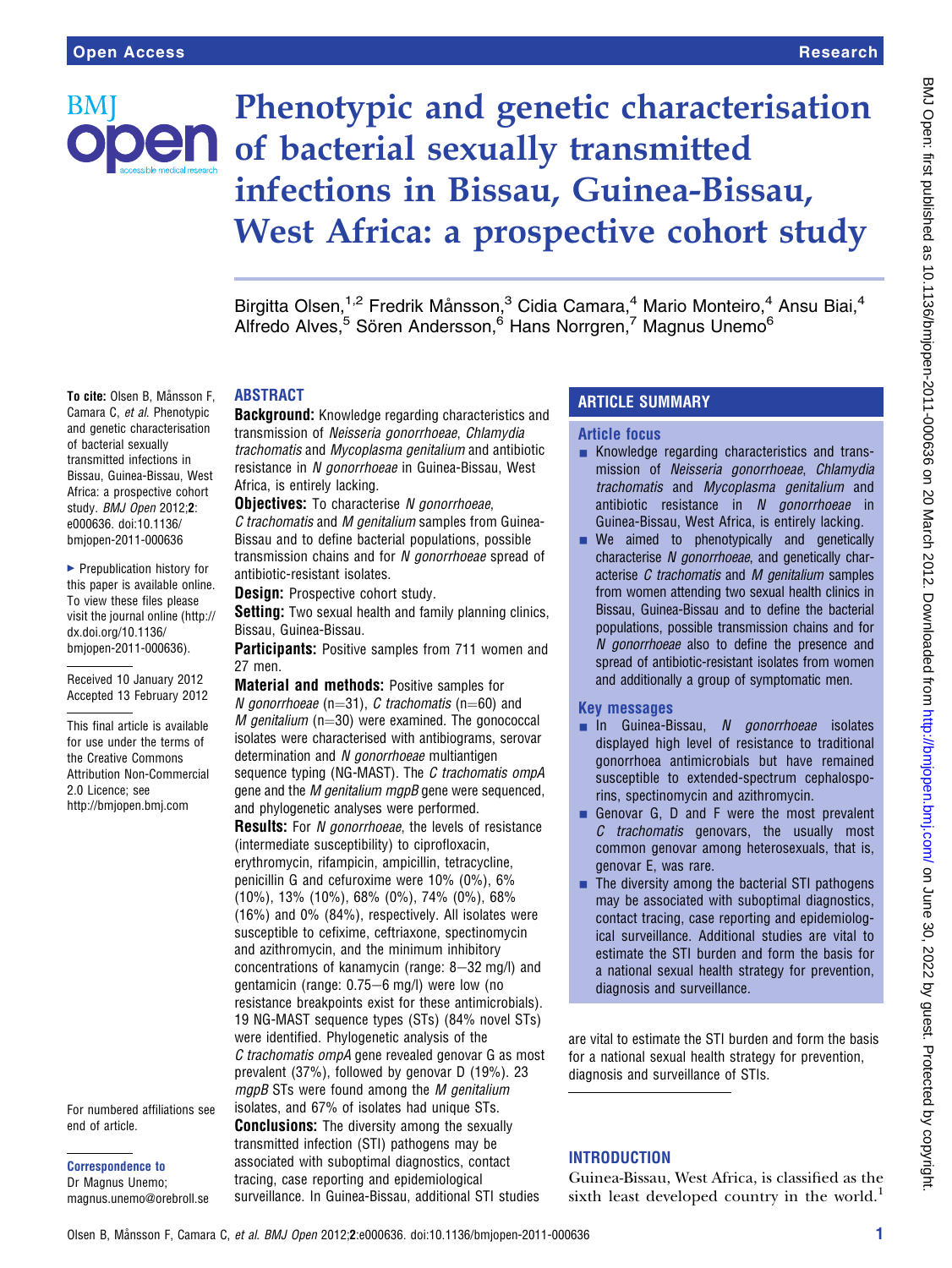# ARTICLE SUMMARY

#### Strengths and limitations of this study

- $\blacksquare$  This is the first time N gonorrhoeae, C trachomatis and M genitalium samples from Bissau, Guinea-Bissau, have been phenotypically and genetically characterised to define the bacterial populations, possible transmission chains and antibiotic resistance in N gonorrhoeae.
- $\blacksquare$  The study sample was relatively small, and in this setting, it is difficult to perform appropriate sample transportation and storage, as well as optimised diagnostics, which may have resulted in that true-positive samples were lost.

The total number of inhabitants is about 1.6 million with  $250\,000-300\,000$  living in the capital city Bissau. The healthcare system is exceedingly limited and highly centralised to Bissau.

Guinea-Bissau has previously presented the highest HIV-2 prevalence globally. However, after the civil war in 1998-1999, the HIV-2 prevalence has decreased and in contrast the HIV-1 prevalence has increased.<sup>2</sup> HIV seropositive individuals have shown a higher prevalence of bacterial sexually transmitted infections (STIs), and presence of several bacterial STIs has been associated with a facilitated HIV acquisition and transmission.<sup>2 3</sup>

Present knowledge regarding the prevalence of bacterial STIs in Guinea-Bissau is highly limited. Studies from 2001 to 2002 described a prevalence of Neisseria gonorrhoeae and Chlamydia trachomatis infections of 17% and 4%, respectively, among women with vaginal discharge, and in pregnant women, the prevalence rate for Mycoplasma genitalium was  $6.2\%$ <sup>4 5</sup> In a recent study of women attending two sexual health clinics in Bissau, due to urogenital problems, the prevalence of  $N$  gonorrhoeae, C trachomatis and M genitalium infections was 1.3%, 12.6% and 7.7%, respectively.2

In Guinea-Bissau, in routine, the laboratory diagnosis of N gonorrhoeae is mainly based on microscopy of Gram stained urogenital smears, no appropriate diagnostics is performed for C trachomatis and M genitalium and no previous study has phenotypically and genetically typed strains of these bacterial STIs. Consequently, knowledge regarding the characteristics and transmission of circulating strains of N gonorrhoeae (including antibiotic resistance), C trachomatis and M genitalium is entirely lacking.

The aims of the present study were to phenotypically and genetically characterise N gonorrhoeae and genetically characterise C trachomatis and M genitalium samples from women attending two sexual health clinics in Bissau, Guinea-Bissau and to define the bacterial populations, possible transmission chains and for N gonorrhoeae to define the presence and spread of antibiotic-resistant isolates from women and additionally a group of symptomatic men.

# MATERIALS AND METHODS Study population

The current study further examined specimens obtained in a previous prevalence study of 711 women attending

two sexual health and family planning clinics (Aguibef Clinic and Centro Materno-Infantil Clinic) for urogenital problems in Bissau, Guinea-Bissau. All women visiting the clinics from February 2006 to January 2008 were offered participation.<sup>2</sup> Sixty samples analysed positive for C trachomatis, 30 analysed positive for M genitalium and four culture-positive N gonorrhoeae isolates were available for further examination. In addition, 27 N gonorrhoeae isolates cultured, during February  $2006$  to January 2008, from men (n=27) with urogenital symptoms at the National Public Health Laboratory, Bissau, Guinea-Bissau, were included.

#### Laboratory characterisation

All 31 N gonorrhoeae isolates were initially cultured and preserved at  $-70^{\circ}$ C as previously described.<sup>2</sup> <sup>6</sup> Briefly, endocervical (women) or urethral (men) samples were cultured within 5 h on modified Thayer-Martin medium for  $48-72$  h. Species confirmation was based on identification of rapid oxidase production, Gram- negative diplococci in microscopy and use of PhadeBact Monoclonal GC Test (Bactus, Stockholm, Sweden).<sup>2</sup> Antibiotic susceptibility testing, serovar determination, DNA isolation and genetic characterisation by means of N gonorrhoeae multiantigen sequence typing (NG-MAST) were performed as previously described.<sup>7</sup>

C trachomatis and M genitalium specimens were initially diagnosed with PCR as previously described.<sup>2</sup> Briefly, DNA was isolated from endocervical samples using the E.Z.N.A. Tissue DNA Kit (Omega Bio-tek, Doraville, Georgia, USA), and conventional PCRs, using previously described primers, were performed for diagnosis of M genitalium (target: 16S rRNA gene and, for confirmation, MgPa adhesion  $(mg pB)$  gene) and C trachomatis (target:  $ombA$  gene).<sup>2</sup>

For typing of C trachomatis, the ompA gene was PCR amplified, the PCR product was purified and subsequently sequenced and finally about 1100 nucleotides of the ompA sequence was used in a phylogenetic analysis for determination of the genovar, as previously described.<sup>8</sup>

For typing of M genitalium, the mgpB gene was PCR amplified and sequenced as previously described, $9$  with some modifications. These modifications included use of  $0.4 \mu M$  of each of the primers MgPa-1 and MgPa-3 (Scandinavian Gene Synthesis AB, Köping, Sweden) and 2.0 U of AmpliTaq Gold DNA polymerase (PE Biosystems, Branchburg, New Jersey, USA). The PCR programme consisted of an AmpliTaq Gold DNA polymerase activation step at  $94^{\circ}$ C for 10 min, followed by 40 sequential cycles of  $94^{\circ}$ C for  $30$  s,  $60^{\circ}$ C for  $30$  s,  $72^{\circ}$ C for 1 min and finally an extension step of  $72^{\circ}$ C for 5 min. All PCR products were stored at  $4^{\circ}$ C prior to purification. The PCR products were purified using the High Pure PCR Product Purification Kit (Boehringer Mannheim, Indianapolis, Indiana, USA) according to the manufacturer's instructions. The PCR products were sequenced with the same primers as used in the PCR, utilising the ABI PRISM BigDye Terminator Cycle Sequencing Ready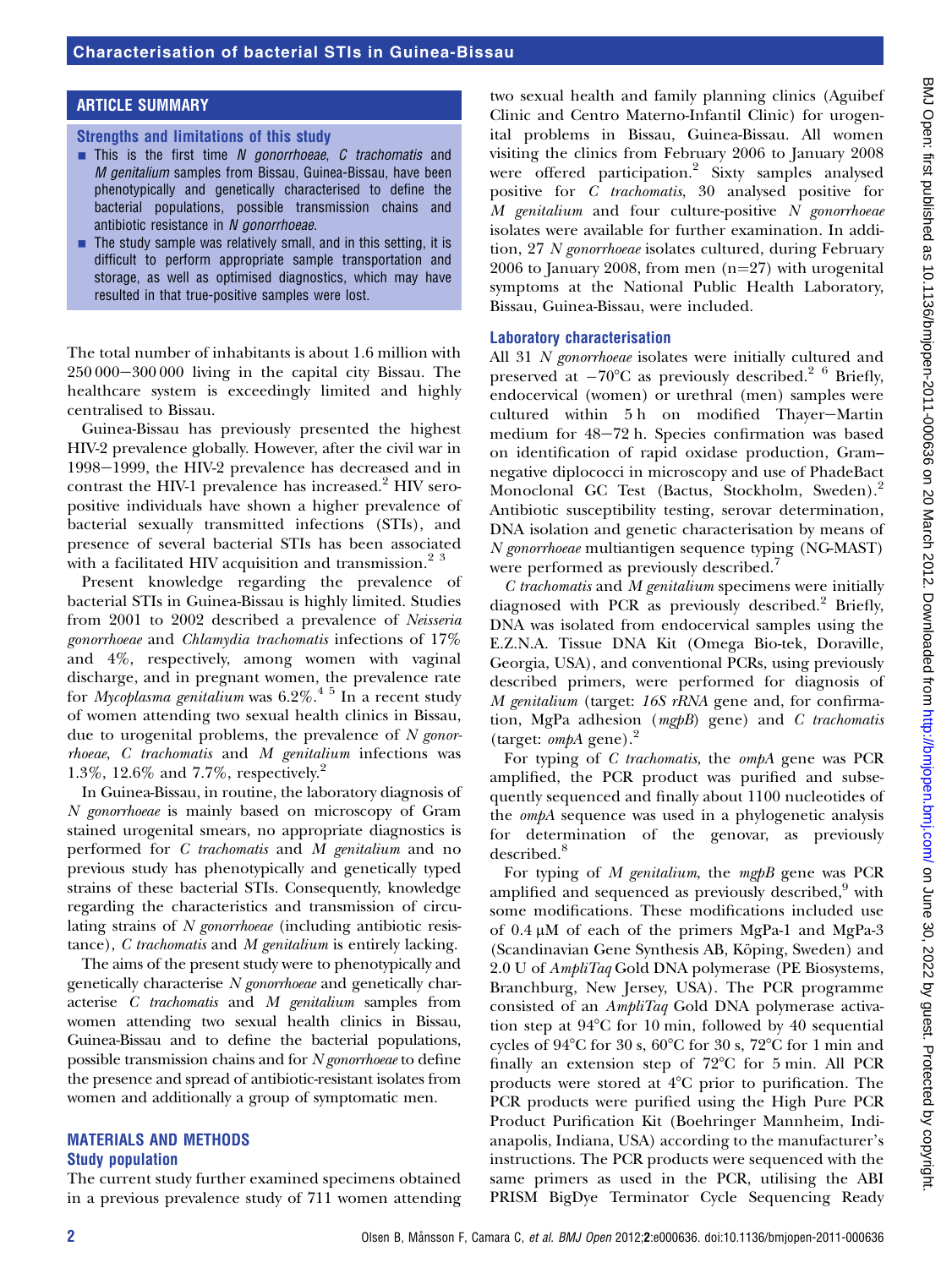Reaction v3.1 kit (Applied Biosystems, Warrington, UK) and an ABI Sequencer 3120 (Applied Biosystems), in accordance with the instructions from the manufacturer. Phylogenetic analysis was performed in the same way as for  $C$  trachomatis.<sup>8</sup>

#### RESULTS

#### Characterisation of N gonorrhoeae

The results of the antibiotic susceptibility testing of all the N gonorrhoeae isolates  $(n=31)$  are presented in table 1.

Briefly, the levels of resistance (intermediate susceptibility) to ciprofloxacin, erythromycin, rifampicin, ampicillin, tetracycline, penicillin G and cefuroxime were 10%  $(0\%)$ ,  $6\%$   $(10\%)$ ,  $13\%$   $(10\%)$ ,  $68\%$   $(0\%)$ ,  $74\%$   $(0\%)$ ,  $68\%$ (16%) and 0% (84%), respectively. Twenty-one (68%) of the 31 isolates were  $\beta$ -lactamase producing. All isolates were susceptible to cefixime, ceftriaxone, spectinomycin and azithromycin, and the minimum inhibitory concentrations (MICs) of kanamycin  $(8-32 \text{ mg/l})$  and gentamicin  $(0.75-6 \text{ mg/l})$  were low (no resistance breakpoints exist for these antimicrobials) (table 1).

All the N gonorrhoeae isolates were serotypeable, 20 (64.5%) were determined as serogroup WII/III (PorB1b). These isolates were assigned four different serovars: Bropt  $(n=16)$ , Bropst  $(n=2)$ , Bpyvut  $(n=1)$ and Brpyvust  $(n=1)$ . The remaining 11 (35.5%) isolates were determined as serogroup WI (PorB1a). These isolates were assigned two different Ph serovars: Arst  $(n=10)$  and Arost  $(n=1)$ .

The isolates were assigned to 19 different NG-MAST sequence types (STs), of which 16 (84%) have not been previously described (table 2). The ST3176  $(n=7)$ ,  $ST783$  (n=5) and  $ST3182$  (n=3) were the most prevalent STs. Of these, ST783 has been described in UK, while ST3176 and ST3182 were not earlier described. The remaining 16 isolates were all of different sequence types. Of these, ST1318 has been described in isolates from Arkhangelsk, Russia, Scotland and Canada, and ST2187 in Australia (NG-MAST website: http://www.ngmast.net).

Notable, the three ciprofloxacin-resistant isolates (all displaying MIC $\ge$ 1.5 mg/l) were assigned three different STs (ST3181, ST3184 and ST3186) and two different serovars (Bropst,  $n=2$ , and Brpyvust,  $n=1$ ).

#### Characterisation of C trachomatis

Phylogenetic analysis of the ompA gene sequences from 60 C trachomatis samples revealed that the most frequent genovar was G (22 isolates, 37%), followed by D (19%), F (17%), I (14%), E (5%), J (5%), H (1.5%) and K (1.5%) (table 2). Accordingly, genovar E that is the most prevalent genovar followed by genovar F and genovar D in studies from other settings globally was relatively  $rare.$ <sup>10-19</sup>

#### Characterisation of M genitalium

A total of 23 mgpB STs were found among the 30 M genitalium samples. Only three clusters, one with four isolates ('ST1') and two containing three isolates ('ST2' and 'ST3'), were detected (figure 1, table 2). The remaining sequence types ('ST4'-'ST23') were only represented by single isolates.

#### **DISCUSSION**

In the present study, bacterial STIs in Guinea-Bissau were for the first time characterised, phenotypically and genetically, demonstrating highly divergent populations of N gonorrhoeae and M genitalium, and compared with other settings worldwide an unusual genovar distribution for C trachomatis. However, due to the limited number of samples examined, all results need to be interpreted with caution.

The genetic characterisation of the 31 N gonorrhoeae isolates showed a total of 19 different NG-MAST STs, and only three (16%) of these STs have been previously

| <b>Antibiotic (breakpoints)</b>           | Susceptible (%)            | Intermediate $(\%)$ | Resistant (%)         |
|-------------------------------------------|----------------------------|---------------------|-----------------------|
| Penicillin G $(S \le 0.064/R > 1.0)^*$    | 5(16)                      | 5(16)               | $21(68)$ <sup>+</sup> |
| Ampicillin $(S \le 0.125/R > 3.0)$        | 10(32)                     | O                   | $21(68)$ <sup>+</sup> |
| Cefixime $(S \le 0.125/R > 0.125)^*$      | 31(100)                    |                     |                       |
| Ceftriaxone $(S \le 0.125/R > 0.125)^*$   | 31(100)                    | O                   |                       |
| Cefuroxime $(S \le 0.064/R > 1.0)$        | 5(16)                      | 26(84)              |                       |
| Azithromycin $(S \le 0.25/R > 0.5)^*$     | 31(100)                    | 0                   | O                     |
| Erythromycin $(S \le 0.25/R > 0.5)$       | 26(84)                     | 3(10)               | 2(6)                  |
| Ciprofloxacin $(S \le 0.032/R > 0.064)^*$ | 28(90)                     | O                   | 3(10)                 |
| Spectinomycin $(S \leq 64/R > 64)^*$      | 31(100)                    |                     | 0                     |
| Tetracycline $(S \le 0.5/R > 1.0)^*$      | 8(26)                      | 0                   | 23(74)                |
| Rifampicin $(S \le 0.125/R > 32)$         | 24(77)                     | 3(10)               | 4(13)                 |
| Gentamicin                                | MIC range: $0.75 - 6$ mg/l |                     |                       |
| Kanamycin                                 | MIC range: $8-32$ mg/l     |                     |                       |

\*Breakpoints (for susceptible (S $\leq$ x mg/l) and resistant (R $>$ y mg/l)) according to the European Committee on Antimicrobial Susceptibility Testing (EUCAST; http://www.eucast.org) were used, when available. All were  $\beta$ -lactamase producing MIC, minimum inhibitory concentration.

Olsen B, Ma˚nsson F, Camara C, et al. BMJ Open 2012;2:e000636. doi:10.1136/bmjopen-2011-000636 3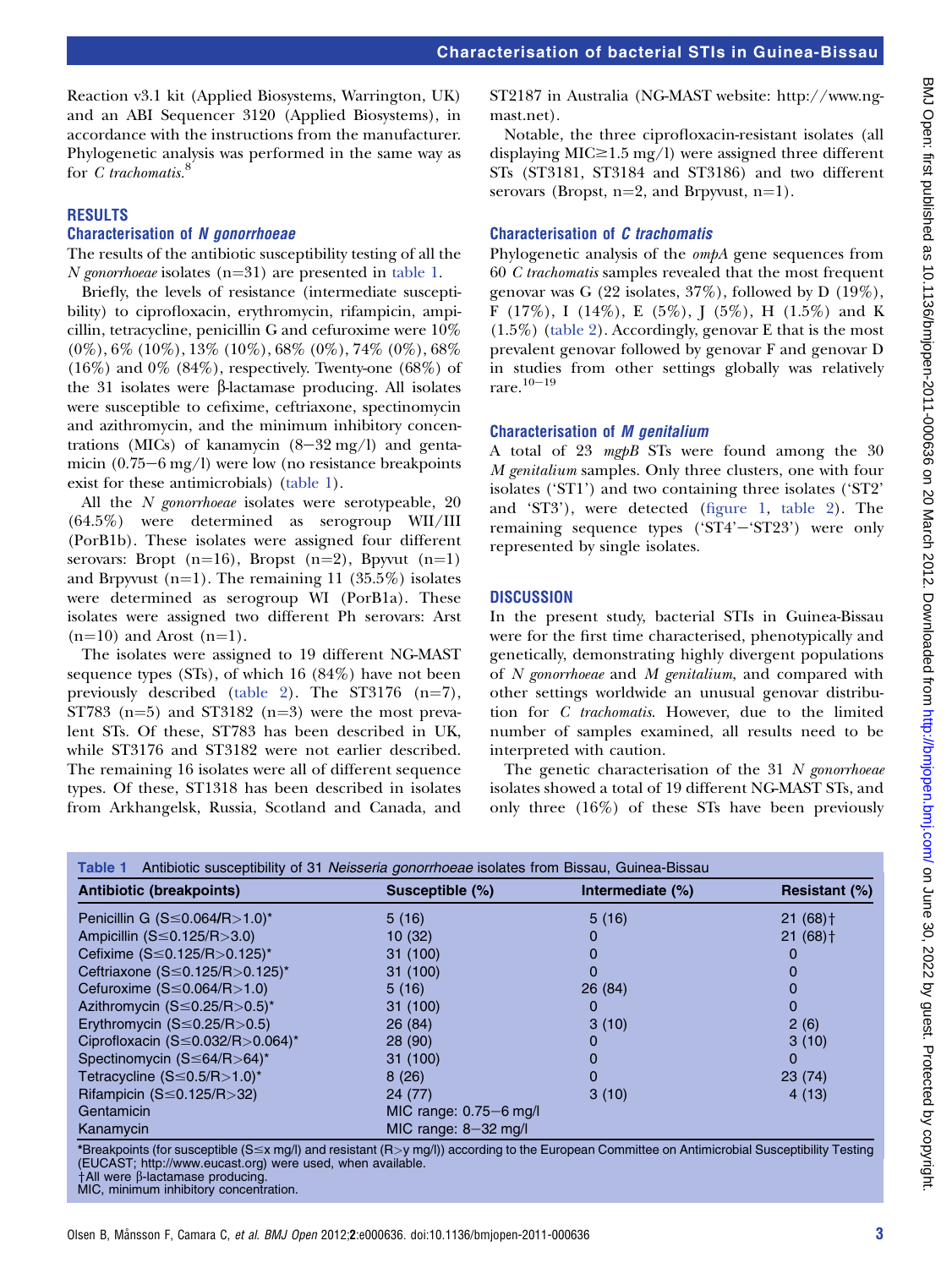| Chlamydia trachomatis<br>(genovar, $n = 60$ )* | Mycoplasma genitalium<br>(sequential numbers, $n = 30$ ) $\dagger$ | Neisseria gonorrhoeae<br>$(NG-MAST, n=31)$      |
|------------------------------------------------|--------------------------------------------------------------------|-------------------------------------------------|
| G(37%)                                         | 1 (13%)                                                            | ST3176 (23%)‡                                   |
| D $(19%)$                                      | $2(10\%)$                                                          | ST783 (16%)                                     |
| F(17%)                                         | $3(10\%)$                                                          | ST3182 (10%)‡                                   |
| (14%)                                          | $4-23$ (single isolates 67%)                                       | ST2187 (single isolate, 3%)                     |
| E(5%)                                          |                                                                    | ST1318 (single isolate, 3%)                     |
| J(5%)                                          |                                                                    | ST3177-81 (single isolates, $13\%$ ) $\ddagger$ |
| H(1.5%)                                        |                                                                    | ST3183-89 (single isolates, 26%)‡               |
| K(1.5%)                                        |                                                                    | ST3376-77 (single isolates, $6\%$ ) $\ddagger$  |

Table 2 Distribution of different genotypes of Chlamydia trachomatis, Mycoplasma genitalium and Neisseria gonorrhoeae among infected women in Guinea-Bissau

†Based on sequencing of the *M genitalium* MgPa adhesion (*mgpB*) gene.<br>‡Novel NG-MAST STs.

reported, that is, ST783, ST1318 and ST2187 (NG-MAST website: http://www.ng-mast.net). Accordingly, ST783 has been described in UK; ST1318 in Russia, $^{20}$  Scotland and Canada and ST2187 in Australia (NG-MAST website: http://www.ng-mast.net). The ST3176  $(n=7)$ , ST783  $(n=5)$  and ST3182 (n=3), were the most prevalent STs, while the remaining 16 STs were represented by single isolates. The high number of STs represented by single isolates could be a consequence of suboptimal diagnostics, limited and biased sampling, ineffective or nonexisting contact tracing, local and recent emergence of new STs and import of strains.

The serological characterisation divided the isolates into 20 (64.5%) serogroup WII/III (PorB1b) isolates and 11 (35.5%) serogroup WI (PorB1a) isolates. The proportion of serogroup WI (PorB1a) isolates was relatively high compared with, for example, Sweden with  $26\%$  WI (PorB1a) isolates reported in  $2009$ <sup>21</sup> Italy with 4.1% WI (PorB1a) isolates in  $2008^{22}$  and Russia with  $26\%$ WI (PorB1a) isolates in  $2007^{20}$  but lower than described from India with  $46.7\%$  WI (PorB1a) isolates in  $2007<sup>23</sup>$ The isolates from Guinea-Bissau were further divided into six different Ph serovars.

As clearly shown, the genetic characterisation (19 NG-MAST STs) had a substantially higher discriminative power than the serovar determination (six serovars). Furthermore, no NG-MAST STs were further subdivided using serovars determination. Accordingly, genetic typing should preferably be used for epidemiological purposes, especially in geographical areas that comprise highly heterogeneous N gonorrhoeae populations.

The antibiotic susceptibility testing displayed relatively high levels of resistance and/or intermediate susceptibility to most antibiotics previously recommended as first line for treatment of gonorrhoea, for example, penicillins, tetracycline, erythromycin and cefuroxime. However, due to the low number of gonococcal isolates  $(n=31)$  examined in the present study, the resistance levels need to be interpreted with caution. The resistance level to ciprofloxacin (10%) was relatively low. Nevertheless, at the time of collection of the gonococcal isolates  $(2006-2008)$ , similar low levels of resistance to

ciprofloxacin were shown also in other studies from African countries, for example, from Malawi Mozambique, Central African Republic and Madagascar. $24-26$  These ciprofloxacin resistance levels were substantially lower than the levels described from many other countries worldwide, where it is now a fear that gonorrhoea may become untreatable in certain circumstances.27 28 However, more recent studies from African countries such as Kenya and South Africa have shown a rapidly increasing resistance to ciprofloxacin.29 30 The slower pace of emerging ciprofloxacin resistance in Guinea-Bissau and several other African countries strains may reflect the fact that fluoroquinolones for treatment of gonorrhoea were not widely used as early in Guinea-Bissau (as well as several other African countries), as in other settings worldwide. Fortunately, all isolates were susceptible to cefixime, ceftriaxone, azithromycin and spectinomycin and had low MICs of gentamicin and kanamycin. Nevertheless, due to the high and increasing resistance levels to many of these antibiotics worldwide, it is essential to enhance the gonococcal antibiotic susceptibility surveillance in African countries as well as globally. In some settings, the resistance levels to previously recommended first-line antibiotics may have remained low and these antibiotics might be valuable to continue to use for treatment of gonorrhoea in these specific settings. Nevertheless, that type of recommendation needs to be supported by sufficient local, appropriate and quality-assured antibiotic susceptibility data.

The phylogenetic analysis of *ompA* gene sequences in the 60 C trachomatis samples revealed that genovar G (37%) was the most frequent genovar, followed by genovar D (19%) and genovar F (17%). Studies from other settings globally, from 2000 to 2011, have shown that genovar E is the most prevalent followed by genovar F and genovar  $D^{10-19}$  Furthermore, a longitudinal study over a 9-year period  $(1988-1996)$  in Seattle showed similar serovar distribution as reported from other parts of the world and also a stability in the serovar groups over time, except for the more rare serovars I and  $K$ <sup>11</sup> Genovar G, which was the most frequent genovar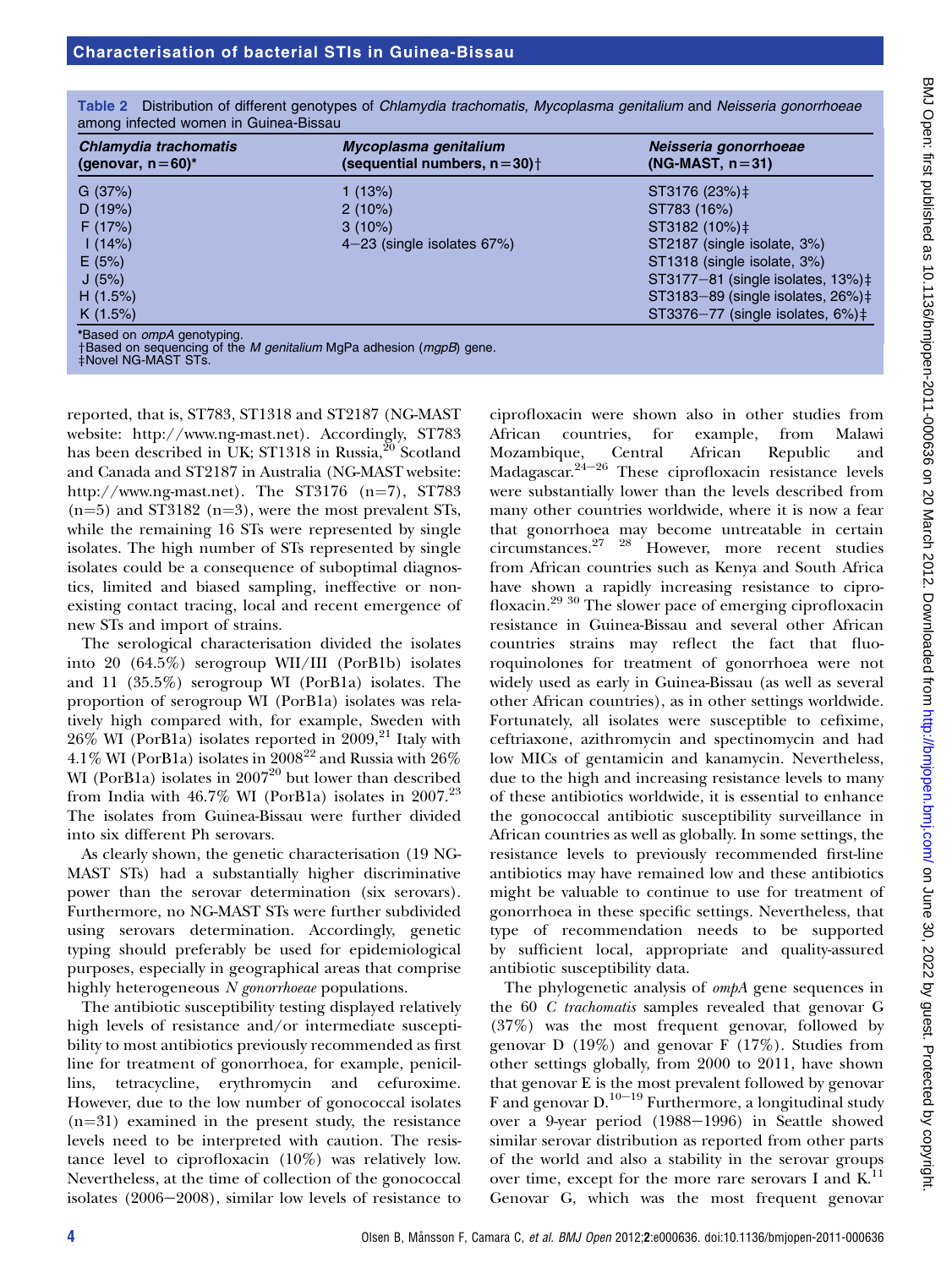# Characterisation of bacterial STIs in Guinea-Bissau

Figure 1 Phylogenetic tree based on a 238 nucleotide sequence of the Mycoplasma genitalium MgPa adhesin gene (mgpB) in 30 samples from Bissau, Guinea-Bissau. The same sequence from the M genitalium reference strain G37<sup>T</sup> (DQ248092) was used for rooting the tree.



among women in Guinea-Bissau, has in other settings worldwide been the most frequently detected genovar in infections in men who have sex with men.<sup>12 17-19</sup> This unusual C trachomatis genovar distribution among women in Guinea-Bissau may reflect the limited sample size, although it can also indicate a local domestic transmission with little importation of strains from abroad.

The *ompA* sequences were also highly conserved within the genovars. Accordingly, insufficient epidemiological resolution is obtained by ompA sequencing, and novel molecular methods for typing of C trachomatis, such as multiple loci variable number of tandem repeats (VNTR) analysis (MLVA) and multilocus sequence

typing (MLST), which both show a substantially higher discriminatory power, are vital.<sup>31</sup>

Among the 30 M genitalium samples, 67% of the mgpB STs were only represented by single isolates. Only three small clusters, two containing three isolates and one containing four isolates, were identified. This high genetic diversity may suggest that M genitalium is endemic in Bissau and that infection is not due to the distribution of a single strain.

Bacterial STIs are public health problems causing substantial morbidity and economical cost. Furthermore, if undetected and untreated, many bacterial STIs are associated with severe complications and sequelae such as PID, ectopic pregnancy, infertility and facilitated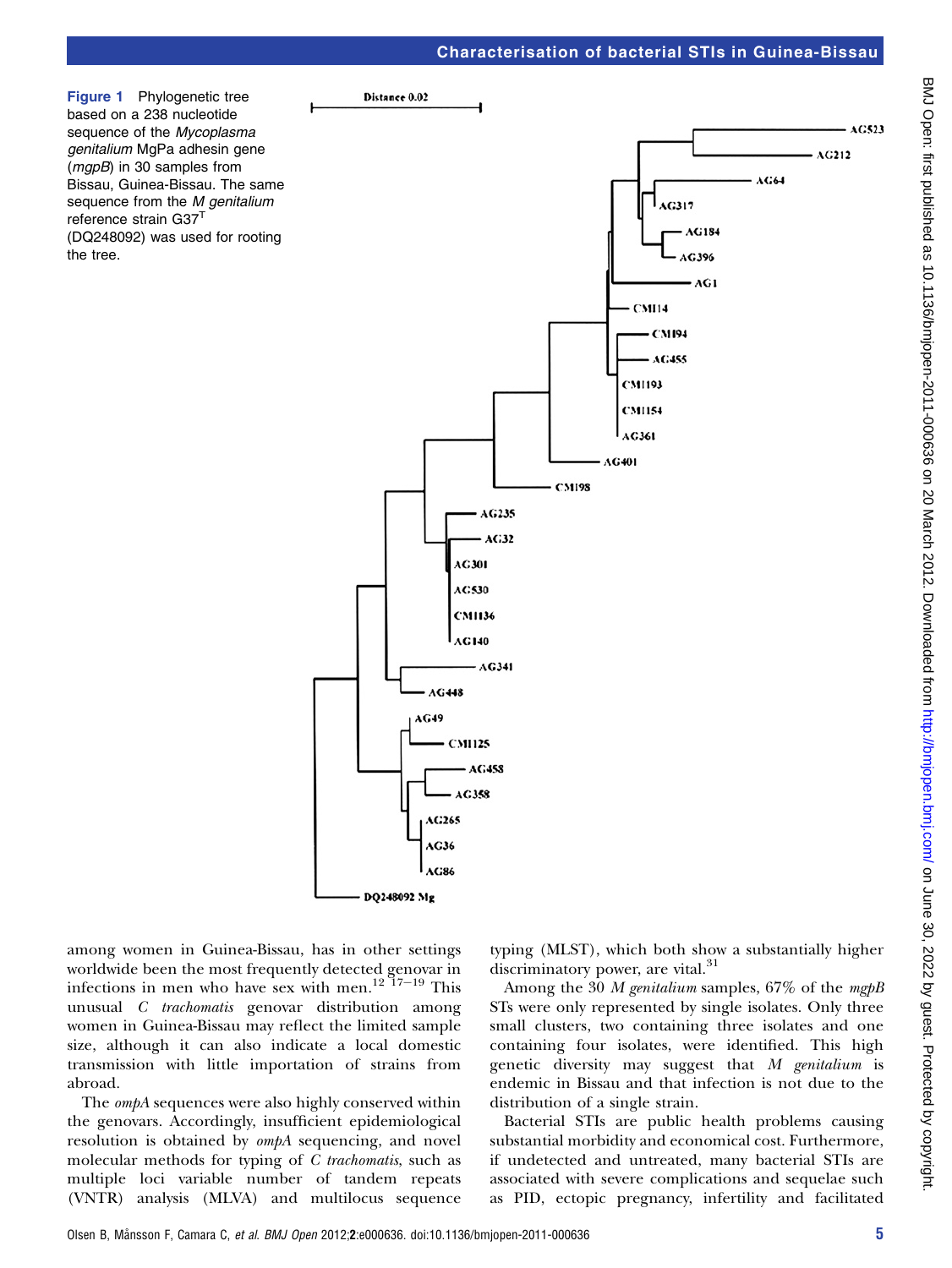# Characterisation of bacterial STIs in Guinea-Bissau

acquisition and transmission of HIV. Ineffective or inadequate detection and/or treatment of these pathogens inevitably contribute also to further transmission of the STIs. Despite that the present study did not show any alarming tendency of N gonorrhoeae strains resistant to extended-spectrum cephalosporins, macrolides and spectinomycin, in Bissau, Guinea-Bissau, the rapidly increasing resistance to also these antibiotics worldwide makes it important to introduce quality-assured gonococcal antibiotic resistance surveillance also in Guinea-Bissau and in general in West Africa. Furthermore, due to the high prevalence of HIV in many of the West African countries and the fact that several of these bacterial STIs also facilitate the acquisition and transmission of HIV, more prevalence studies of bacterial STIs as well as national and regional strategies for prevention and control of bacterial STIs in this region are crucial to implement.

In conclusion, the high diversity of  $N$  gonorrhoeae,  $C$ trachomatis and M genitalium strains in Bissau, Guinea-Bissau, may be associated with suboptimal diagnostics, contact tracing, case reporting and epidemiological surveillance. Overall, it is exceedingly difficult to estimate the true burden, distribution and characteristics of STIs in Guinea-Bissau, as well as in many other countries in West Africa. Accordingly, additional studies in other population groups, and in other geographical areas, are crucial to perform in Guinea-Bissau and other countries in the region. The present study compiled with such future studies may form the basis for a national sexual health strategy for prevention, diagnosis and surveillance of STIs in Guinea-Bissau.

#### Author affiliations

<sup>1</sup>School of Health and Medical Sciences, Örebro University, Örebro, Sweden <sup>2</sup>School of Health Sciences, Jönköping University, Jönköping, Sweden <sup>3</sup>Infectious Diseases Research Unit, Department of Clinical Sciences, Lund University, Malmö, Sweden

4 National Public Health Laboratory (LNSP), Bissau, Guinea-Bissau

 $^5$ Department of Obstetrics and Gynaecology, Simão Mendes National Hospital, Bissau, Guinea-Bissau

 $^6$ WHO Collaborating Centre for Gonorrhoea and other STIs, National Reference Laboratory for Pathogenic Neisseria, Department of Laboratory Medicine, Örebro University Hospital, Örebro, Sweden

<sup>7</sup>Division of Infection Medicine, Department of Clinical Sciences, Lund University, Lund, Sweden

Acknowledgements We are grateful to Helena Eriksson and Angela Steen for their technical assistance with the serovar determination and antibiotic susceptibility testing. We also thank all staff at the National Public Health Laboratory, the Aguibef clinic and the Centre for Mother and Child Health in Bissau.

Contributors All authors contributed to study design, acquisition and/or analysis of data. All authors also drafted and/or revised critically the present manuscript, as well as have approved the final version of the paper.

Funding This research received no specific grant from any funding agency in the public, commercial or not-for-profit sectors.

#### Competing interests None.

Ethics approval Ethical approval was approved by the ethical committees of Lund University, Sweden, and the Ministry of Health, Guinea-Bissau.

Provenance and peer review Not commissioned; externally peer reviewed.

Data sharing statement There are no additional data available.

#### **REFERENCES**

- 1. UNDP. United Nations Development Programme Human Development Report 2010: The Real Wealth of Nations: Pathways to Human Development. New York: United Nations Development Programme, 2010:146.
- Månsson F, Camara C, Biai A, et al. High prevalence of HIV-1, HIV-2 and other sexually transmitted infections among women attending two sexual health clinics in Bissau, Guinea-Bissau, West Africa. Int J STD AIDS 2010;21:631-5.
- 3. Johnson LF, Lewis DA. The effect of genital tract infections on HIV-1 shedding in the genital tract: a systematic review and meta-analysis. Sex Transm Dis 2008;35:946-59.
- 4. Gomes JP, Tavira L, Exposto F, et al. Neisseria gonorrhoeae and Chlamydia trachomatis infections in patients attending STD and family planning clinics in Bissau, Guinea-Bissau. Acta Trop  $2001;80:261 - 4.$
- 5. Labbé AC, Frost E, Deslandes S, et al. Mycoplasma genitalium is not associated with adverse outcomes of pregnancy in Guinea-Bissau. Sex Transm Infect 2002;78:289-91.
- Unemo M, Olcén P, Berglund T, et al. Molecular epidemiology of Neisseria gonorrhoeae: sequence analysis of the porB gene confirms presence of two circulating strains. J Clin Microbiol 2002;40:3741-9.
- 7. Unemo M, Fasth O, Fredlund H, et al. Phenotypic and genetic characterization of the 2008 WHO Neisseria gonorrhoeae reference strain panel intended for global quality assurance and quality control of gonococcal antimicrobial resistance surveillance for public health purposes. J Antimicrob Chemother 2009;63:1142-51.
- 8. Jurstrand M, Falk L, Fredlund H, et al. Characterization of Chlamydia trachomatis omp1 genotypes among sexually transmitted disease patients in Sweden. J Clin Microbiol 2001;39:3915-19.
- Hjorth SV, Björnelius E, Lidbrink P, et al. Sequence-based typing of Mycoplasma genitalium reveals sexual transmission. J Clin Microbiol 2006:44:2078-83.
- 10. Fredlund H, Falk L, Jurstrand M, et al. Molecular genetic methods for diagnosis and characterization of Chlamydia trachomatis and Neisseria gonorrhoeae: impact on epidemiological surveillance and interventions. APMIS 2004;112:771-84.
- 11. Suchland RJ, Eckert LO, Hawes SE, et al. Longitudinal assessment of infecting serovars of Chlamydia trachomatis in Seattle public health clinics: 1988-1996. Sex Transm Dis 2003;30:357-61.
- 12. Klint M, Ek C, Löfdahl M, et al. Lymphogranuloma venereum prevalence in Sweden among men who have sex with men and characterization of Chlamydia trachomatis ompA genotypes. J Clin Microbiol 2006;44:4066-71.
- 13. Hsu MC, Tsai PY, Chen KT, et al. Genotyping of Chlamydia trachomatis from clinical specimens in Taiwan. J Med Microbiol  $2006:55:301 - 8$
- 14. Gao X, Chen XS, Yin YP, et al. Distribution study of Chlamydia trachomatis serovars among high-risk women in China performed using PCR-restriction fragment length polymorphism genotyping. J Clin Microbiol 2007;45:1185-9.
- 15. Taheri BB, Motamedi H, Ardakani MR. Genotyping of the prevalent Chlamydia trachomatis strains involved in cervical infections in women in Ahvaz, Iran. J Med Microbiol 2010;59:1023-8.
- 16. Twin J, Moore EE, Garland SM, et al. Chlamydia trachomatis genotypes among men who have sex with men in Australia. Sex Transm Dis 2010:38:279-85.
- 17. Quint KD, Bom RJ, Quint WG, et al. Anal infections with concomitant Chlamydia trachomatis genotypes among men who have sex with men in Amsterdam, the Netherlands. BMC Infect Dis 2011;11:63-8.
- 18. Li JH, Cai YM, Yin YP, et al. Prevalence of anorectal Chlamydia trachomatis infection and its genotype distribution among men who have sex with men in Shenzhen, China. Jpn J Infect Dis 2011;64:143-6.
- 19. Jalal H, Verlander NQ, Kumar N, et al. Genital chlamydial infection: association between clinical features, organism genotype and load.  $J$  med Microbiol 2011;60:881-8.
- 20. Unemo M, Vorobieva V, Firsova N, et al. Neisseria gonorrhoeae population in Arkhangelsk, Russia: phenotypic and genotypic heterogeneity. Clin Microbiol Infect 2007;13:873-8.
- 21. Unemo M, Olcén P, Johansson E, et al. Neisseria gonorrhoeae 2009. Annual Report Regarding Serological Characterization and Antibiotic Susceptibility of Swedish Neisseria gonorrhoeae Strains. Orebro, Sweden: National Reference Laboratory for Pathogenic Neisseria, 2010.
- 22. Starnino S, Suligoi B, Regine V, et al. Phenotypic and genotypic characterization of Neisseria gonorrhoeae in parts of Italy: detection of a multiresistant cluster circulating in a heterosexual network. Clin Microbiol Infect 2008;14:949-54.
- 23. Khaki P, Bhalla P, Sharma P, et al. Epidemiological analysis of Neisseria gonorrhoeae isolates by antimicrobial susceptibility testing, auxotyping and serotyping. Indian J Med Microbiol 2007;25:225-9.